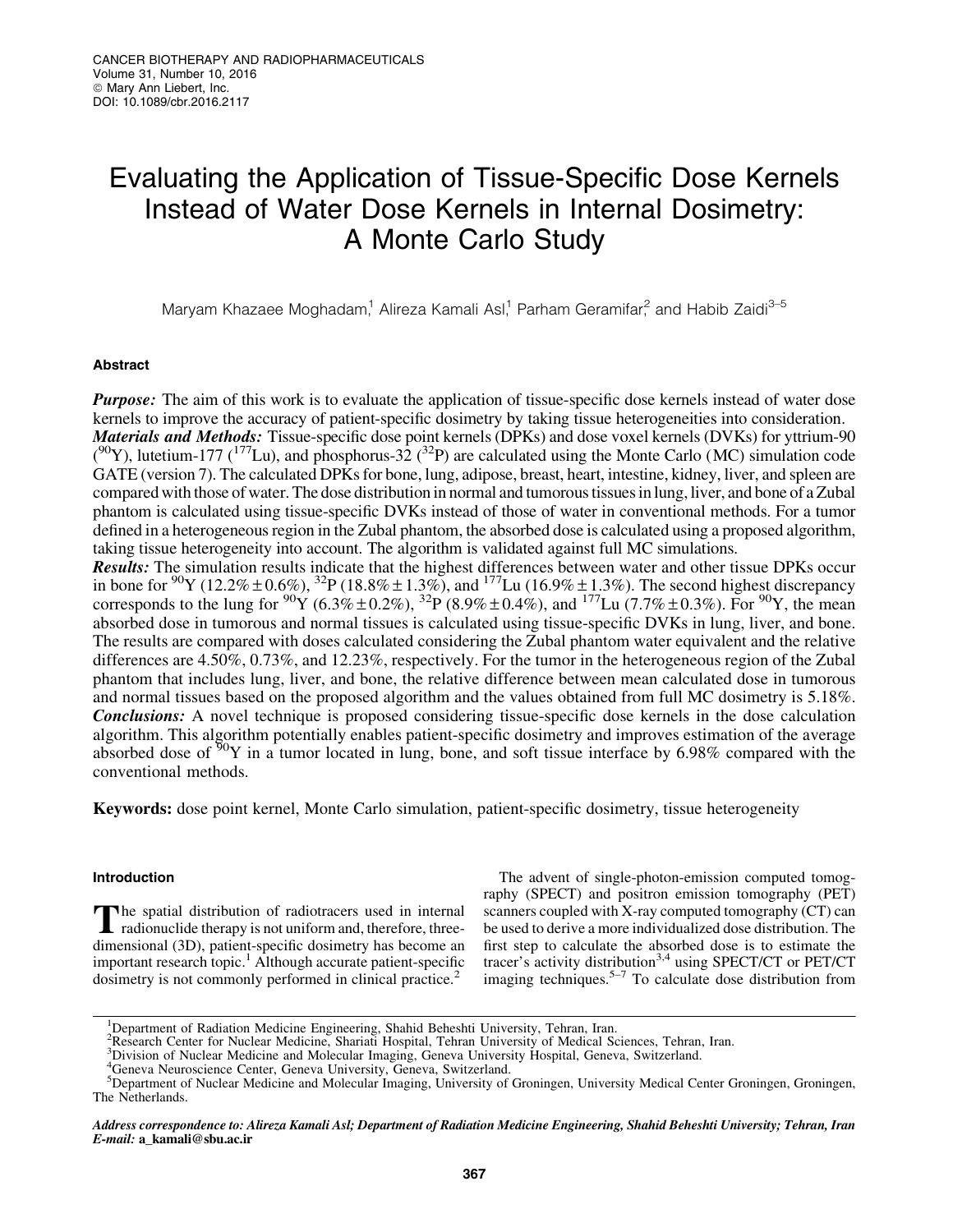the activity map, two common approaches are available: full Monte Carlo (MC) simulation and analytic calculation. Despite the fact that hardware and software have been improved substantially, the application of full MC dosimetry using patient characteristics in clinical practice is still time consuming.<sup>8</sup> As such, analytic techniques to speed up the calculation process are preferred. One of these analytic methods is convolving MC-generated dose point kernels (DPKs) or dose voxel kernels (DVKs) with the activity distribution (or activity map) at the voxel level.<sup>9</sup>

More than four decades ago, Loevinger et al.<sup>10</sup> introduced the concept of "Point Source Dose Functions" for  $\beta$  particle emitting radionuclides. After providing the solution to the electron transport equation by  $Spencer$ ,<sup>11</sup> Berger<sup>12</sup> was the first who implemented an MC method to simulate electron transport. The concept of electron point kernel for  $\beta$  particle dosimetry was first introduced by Berger in 1973.<sup>13</sup> DPKs are calculated by simulating radiation transports across a homogeneous medium, using MC code. The absorbed dose at predefined distances is regarded as DPKs.<sup>14</sup> DVKs are defined based on the dose distribution in a Cartesian dose scoring grid that is located around a uniform voxel source or a source located in the center of the voxel.<sup>15</sup>

To calculate  $\beta$  particle DPKs, different MC codes such as PENELOPE, GEANT4, MCNPX, FLUKA, and ETRAN have been suggested.<sup>16,17</sup> This study is performed using GATE (version 7),18 a validated MC simulation code for tomographic emission and recently radiotherapy applications. Electron DPKs in GATE were validated by Maigne et al.<sup>19</sup> for an energy range between 15 keV and 20 MeV. This code was also validated in nuclear medicine by Papadimitroulas et al.<sup>8</sup>

In this study, tissue-specific DPKs for  $90Y$ ,  $177$ Lu, and  $32P$ are computed and compared with those of water. The results demonstrate that although the differences between water and soft tissue DPKs are negligible, lung and bone DPKs are significantly different from those of water. As such, patientspecific dosimetry requires a combination of tissue-specific dose kernels and anatomic data along with modified algorithms. To the best of our knowledge, clinical radionuclide dosimetry approaches generally ignore tissue heterogeneity and the human body is assumed water equivalent.<sup>20–23</sup>

In this study, various tumors located in bone, lung, and liver of a Zubal phantom<sup>24</sup> are defined and the dose distribution in tumorous and normal tissues is calculated using the corresponding dose kernels. The obtained results are compared with those obtained by water-equivalent Zubal phantom to assess the impact of using patient-specific dose kernels in calculation algorithms.

To decrease the computation time of the convolution algorithm, Fast Fourier Transform (FFT) or Fast Hartley Transform is used rather than direct convolution.25 In convolution algorithm based on FFT, a constant dose kernel should be used, which leads to the inevitable assumption of a homogeneous medium in the dose calculation algorithm. Reported differences as a result of material variations indicate that this assumption is not accurate  $8.26$  and more precise dose calculation algorithms should be used.

One of the earliest methods to take tissue heterogeneity into consideration was path length modification. In this approach, various rescaling methods have been used. $27-29$  Loudos et al. $30$ used kernel data to derive a material-dependent dose absorption factor in each voxel. In this method, dose distribution was calculated using water-based dose kernels and then for each voxel a correction factor was applied. A density correction factor for each voxel in the abdominal region for soft tissues was introduced by Dieudonne et  $al^{20}$  In this technique, the correction factor for each voxel was the ratio of water density to the density of the voxel material. Although this technique improved the results in the abdominal region, the application of this method in highly heterogeneous regions requires more research. In another method, Sanchez-Garcia et al.<sup>31</sup> scaled DPKs based on the radiological interval between the source point and energy deposition sites. In this technique, it is not feasible to use the convolution algorithm. As such, the impacts of all source points on target locations were superimposed based on the collapsed cone principle to calculate the absorbed dose.<sup>31</sup>

In the foregoing studies, various correction factors were introduced to take tissue heterogeneity into account and improve the accuracy of estimating dose distribution. It must be noted that in all these methods, the absorbed doses have been measured using water dose kernels and then the correction factors were applied to the results. However, we try to apply organ-specific dose kernels and the corresponding correction factor for each voxel during the calculation process based on a proposed dose calculation algorithm to improve dose estimation accuracy compared with the conventional methods. In this technique, the correction factors were extracted from material-specific DVKs. The validation of the proposed algorithm was performed on a tumor defined in a heterogeneous region of the Zubal phantom against direct MC simulations for  $\rm{^{90}Y}$ .

The main goals of this study are summarized as follows: first to quantify the impact of using tissue-specific dose kernels instead of those of water in a dose-calculation algorithm applied to the Zubal phantom, second to present a new algorithm to improve the accuracy of dose distribution estimation taking tissue heterogeneities into account, thus enabling accurate patient-specific dosimetry, and finally to validate the proposed algorithm against full MC simulation as the reference standard.

### Materials and Methods

# Calculation of DPKs

Simulation parameters. DPKs are calculated using the MC simulation code GATE (version  $7$ ),<sup>18</sup> an upper layer of Geant4 using Geant4.9.6 cross section libraries. DPKs are calculated in a spherical phantom composed of various tissue materials. A point source with isotropic emission is simulated at the center of the sphere. It should be guaranteed that all the emitted particles deposit their entire energy inside the sphere. For this purpose, GATE visualization tool is used to select the sphere size; in some cases the spheres should be simulated slightly bigger than the electron ranges emitted as  $\beta$  particles.

In GATE, materials can be described precisely by providing their density, elements' atomic number, and their composition.32,33 In this study, adipose, bone, breast, heart, intestine, kidney, liver, lung, and spleen tissues are considered for DPK calculation. Among available sources in radionuclide therapy,  $\beta$  particle emitting radionuclides are the most prevalent options. Hence, in this study, DPKs are generated for three commonly used radionuclides in nuclear medicine, including  $^{90}Y$ ,  $^{177}Lu$ , and  $^{32}P$ .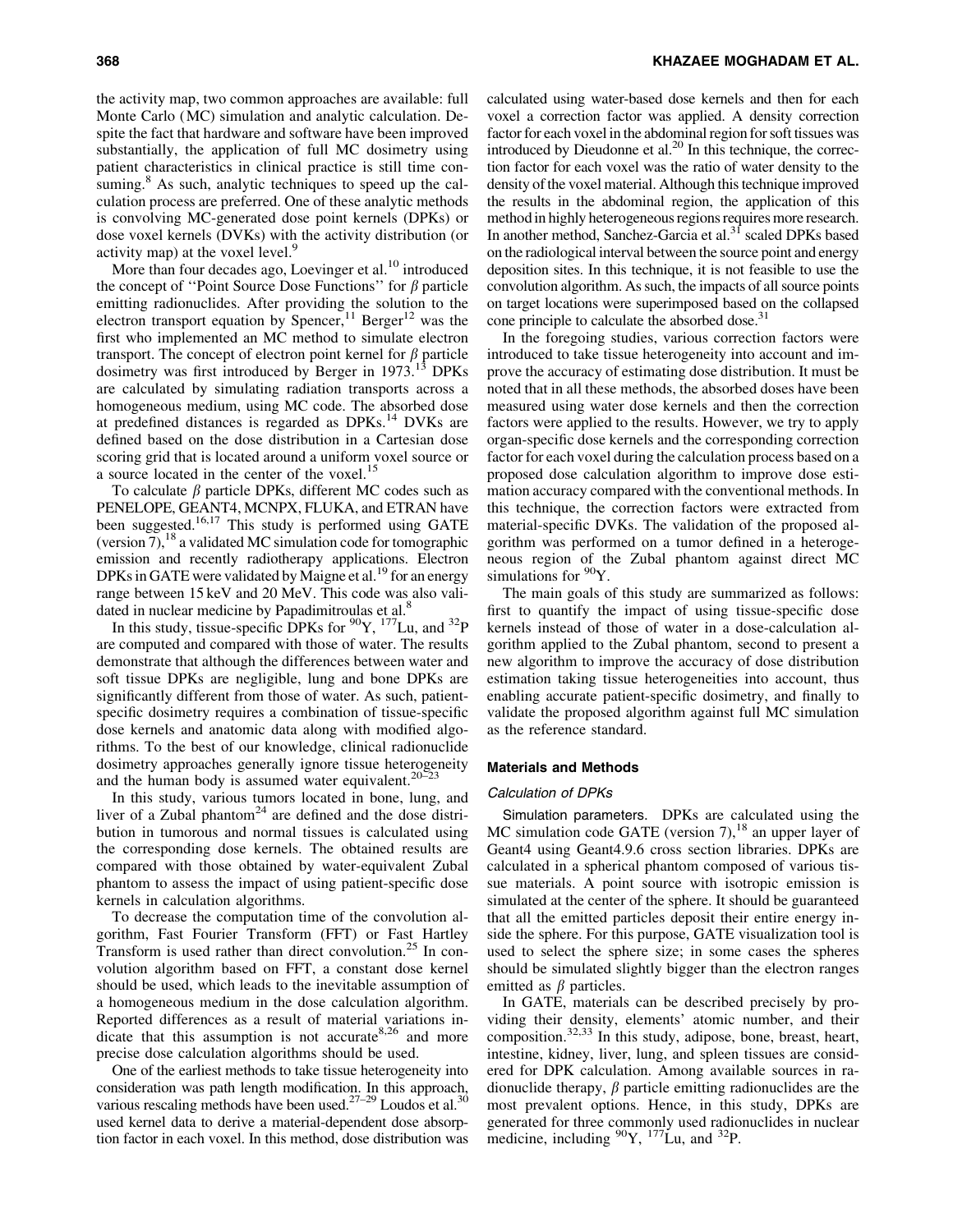In the current simulation, Geant4.9.6 ''Standard'' model is used for the physical processes except for the Rayleigh process in which the Penelope model is used. In this model, the energy range of photon and electron interactions is 1 keV to 100 TeV, which covers the energy range 1 keV to a few MeV in our simulation. Bremsstrahlung, electron ionization, and electron multiple scattering are the physical interactions included in the simulation. Each radionuclide energy spectrum is taken from the study of Prestwich et al.<sup>14</sup> For  $177\text{L}$ u, the small contribution of  $\gamma$  emission to the absorbed dose is neglected and only  $\beta$ particle dose kernels are calculated for this radionuclide.

The ''stepHitType'' parameter in GATE is used to adjust the energy deposition site. The energy of the hits in this study is deposited randomly along the electron step to decrease the calculation uncertainty. GATE also suggests that the number of table bins for mass stopping power ''dE/dX binning'' and mean free path ''Lambda binning'' should be set equal to 220.

The calculated absorbed doses are stored in a 3D matrix and the voxel values at the same distance from the point source are added. This summation composes concentric shells around the point source. The thickness of these voxelized shells is determined based on the size of the matrix voxel. As at least one interaction in each voxel is desirable, the voxel size is defined equal to the ''electronStepLimiter,"<sup>17</sup> which limits the maximum size of electron steps in simulation.<sup>34</sup>

In GATE, each particle track is composed of many steps. The Bethe–Bloch formula<sup>35</sup> is used to calculate ionization energy loss along each step, because of Bremsstrahlung emission and secondary electron production. For assuming a constant interaction cross section along the step, the step size should be as small as possible. In addition, generated secondary electrons are tracked throughout each step, provided that particle energy exceeds production threshold. In GATE, this threshold is indicated in a range rather than energy to be independent of particle type and medium. Selection of a smaller production threshold increases the number of secondary electrons, which leads to a more accurate simulation but longer computation time. To accurately simulate the nonlinearity of electron tracks and improve the accuracy of generated DPKs, the electronStepLimiter should be as small as possible. In contrast, the smaller the electronStepLimiter, the longer the simulation time. In this study, the electronStepLimiters are determined in such a way that the achieved results are consistent with the published results in the study of Papadimitroulas et al.<sup>8</sup> This method is an empirical technique and more research is required to determine the electronStepLimiter more accurately, which is beyond the scope of this study. The simulation parameters in water are presented in Table 1.

The sphere radius and the magnitude of the electronStepLimiter determine the number of the concentric shells around the point source for each radionuclide. Accordingly, the number of shells for the mentioned radionuclides is not identical and about 100–200 spherical shells are specified in each simulation.<sup>17</sup> Furthermore, the mean range of the  $\beta$  particles for each radionuclide with the corresponding electronStepLimiter defines the number of assessed voxels in the simulation. <sup>177</sup>Lu has significantly smaller electronStepLimiter than  $90Y$  and  $32P$ ; accordingly, it is associated with larger number of the shells and assessed voxels.

To validate our simulations, the calculated DPK profiles in water are compared with the published results of Papadimitroulas et al.<sup>8</sup> for <sup>90</sup>Y and <sup>177</sup>Lu. The comparison of the two profiles is performed at identical distances from the source. After validating simulated water DPKs, tissuespecific DPKs in bone, lung, adipose, breast, heart, intestine, kidney, liver, and spleen are calculated and compared with those of water according to Equation (1).

$$
\frac{|D_w(r) - D_t(r)|}{\max(D_w, D_t)} \times 100\%
$$
 Eq. (1)

In this equation,  $D_w(r)$  is the absorbed dose in water at distance *r* from the point source and  $D_t(r)$  is the absorbed dose in tissue at the same distance, as a percentage of the maximum value of the two calculated absorbed doses.

To display DPK profiles, Cross et al.<sup>36</sup> suggested dimensionless axes according to Equation (2). The calculated water DPK for  $90Y$  is illustrated in Figure 1. The y-axis represents the scaled absorbed dose and is defined as

$$
J(r/X_{90}) = 4 \pi r^2 D(r, E) X_{90}/\overline{E},
$$
 Eq. (2)

where *r* is the radial distance from the point source and *D* (*r, E*) is the absorbed dose per particle at distance *r.* In this equation,  $\bar{E}$  indicates the average energy of the isotope's  $\beta$ particle energy spectrum and  $X_{90}$  represents the radius of a sphere in which 90% of the  $\beta$  particle energy is deposited.<sup>37</sup>  $X_{90}$ , which depends on the radionuclide average energy and the source medium, was defined in the study of Botta<sup>38</sup> for  $177$ Lu and  $90$ Y and in that of Mainegra-Hing et al.<sup>39</sup> for  $32P$ in water. The mentioned parameters for each isotope are shown in Table 2.

The number of simulated particles is selected equal to  $2 \times 10^8$  for <sup>90</sup>Y and  $2 \times 10^9$  for <sup>32</sup>P and <sup>177</sup>Lu. In general, the number of initially emitted particles is simulated in such a way to keep the associated statistical uncertainty less than 5% at each point along the mean range of  $\beta$  particles.<sup>40</sup> The total dose statistical uncertainty is kept less than 2.0% along the mean range of  $\beta$  particles. The simulation uncertainties for  $90$ Y,  $32$ P, and  $177$ Lu DPKs in water are illustrated in Table 3.

Tissue-specific DPKs are calculated and compared with those of water at identical distances from the point source.

Table 1. Parameters of Monte Carlo Simulation in Water

| <i>Isotope</i> | <i>Sphere radius</i><br><i>in water (mm)</i> | ElectronStepLimiter<br><i>in water (mm)</i> | <b>Number</b><br>of shells | <b>Number</b><br>of assessed voxels |  |  |
|----------------|----------------------------------------------|---------------------------------------------|----------------------------|-------------------------------------|--|--|
| Yittrium-90    |                                              | $1.1 \times 10^{-1}$                        | 100                        | 23                                  |  |  |
| Phosphorus-32  | 7.59                                         | $0.690 \times 10^{-1}$                      | 110                        | 28                                  |  |  |
| Lutetium-177   |                                              | $1.504 \times 10^{-2}$                      | 200                        | 43                                  |  |  |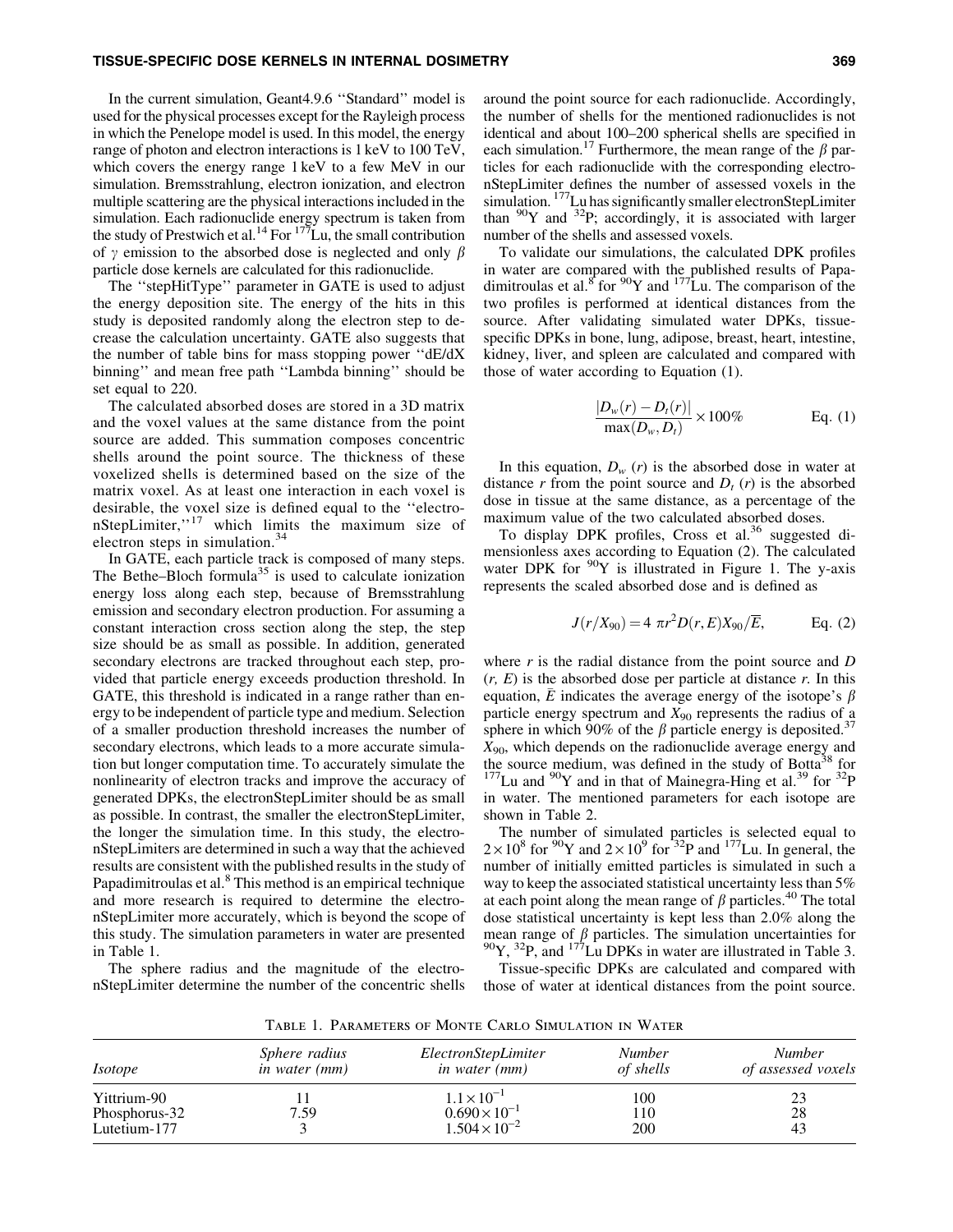

FIG. 1. <sup>90</sup>Y water DPK. DPK, dose point kernel.

The measured lung and bone DPKs are considerably different from those of the water. Accordingly, the impact of using tissue-specific DPKs instead of the water DPKs in the dose calculation algorithm for bone, lung, and soft tissue is quantified in the next section.

# Dose calculation algorithm in homogeneous medium

To further assess the utilization of tissue-specific dose kernels rather than those of water,  $90Y$  dose distribution in a Zubal phantom $^{24}$  is calculated for defined tumors located in lung, liver, and bone. The adult Zubal phantom has 56 segmented organs and is composed of a  $128 \times 128 \times 243$ array of  $4 \times 4 \times 4$  mm<sup>3</sup> voxels. The shape and location of organs are simulated based on CT images.

The  $\beta$  particle range of  $90Y$  is 11 mm in water and is less in bone. As a result,  $\frac{90}{9}$   $\gamma$   $\beta$  particles travel up to three voxels in all directions in the Zubal phantom in bone and soft tissue. As long as the tumors are located three voxels away from soft tissue and bone boundaries, and the activity is simulated inside the specified organs, we can guarantee that  $\beta$  particles emitted by <sup>90</sup>Y deposit all their energy in the designated organs, so tissue-specific dose kernels can be used in the convolution algorithm. For this purpose, we added tumors with the mentioned characteristic to liver and bone sites in the Zubal phantom using MATLAB. In contrast, in lung, the lower density (about 0.26 g/cc) allows longer  $\beta$  particle penetration, which increases the range of  $\beta$ particles up to 44 mm.<sup>22</sup> Accordingly,  $\beta$  particles can travel up to 12 voxels in the lung of the Zubal phantom. In this respect, the lung tumor is defined 12 voxels away from the boundaries. Transverse slices of the Zubal phantom with tumors are shown in Figure 2a–c.

Tissue-specific DVKs are convolved with activity assigned to each voxel in the phantom to calculate the absorbed dose distribution in each organ of interest. DVKs for water, lung, and bone are calculated using GATE (version 7) and electron transports are simulated in a Cartesian geometry and the energy deposition is scored in each element of a voxelized array surrounding a voxel in which the source is located in its center. Dimensions of each voxel are selected as  $4 \times 4 \times 4$  mm<sup>3</sup>, equal to the voxel size of the Zubal phantom. As was mentioned,  $90Y \beta$  particles travel up to three voxels in all directions in bone and soft tissue of the Zubal phantom. If we assume the source point at the center of the source voxel in the designated tissues, DVK matrix size should be  $5 \times 5 \times 5$  to cover the range of <sup>90</sup>Y  $\beta$  particles in bone and soft tissue isotropically. For lung, the defined DVK matrix size is  $20 \times 20 \times 20$ .

To define activity map in our simulation, an activity of 10 Bq is assigned to each voxel for normal liver, lung, and bone regions as background activity, 80 Bq and 90 Bq are assigned to tumor peripheral voxels, and 100 Bq is assigned to the central voxels of the tumor in the Zubal phantom. $41,42$ The spatial convolution of this activity map with the corresponding DVK yields 3D organ absorbed dose. The voxel size of DVK and the resulting dose map are equal to the voxel size of the Zubal phantom (i.e.,  $4 \times 4 \times 4$  mm<sup>3</sup>).

To assess the impact of tissue-specific dose kernel application on tumorous and normal absorbed dose, two approaches for dose calculation are compared. First, the activity map is convolved with water DVK based on Fourier transform. Accordingly, normal and tumorous tissues are considered water equivalent. Second, the tissue-specific DVK is considered in the dose calculation algorithm for each organ (lung DVK for lung tissue, liver DVK for liver tissue, and bone DVK for bone tissue)

#### Dose calculation algorithm in heterogeneous medium

In this study, a dose calculation algorithm is introduced that takes tissue heterogeneity into consideration to improve the accuracy in patient-specific dosimetry. To assess the new algorithm, we define a tumor in the Zubal phantom at an interface among soft tissue, bone, and lung tissues in such a way to include the boundaries of the mentioned organs, using MATLAB. A slice of the Zubal phantom demonstrating this tumor is shown in Figure 2d.

For the first step, the Zubal phantom is divided into four segments, including air, bone, soft tissue, and interface regions. This tissue segmentation is performed based on tissue density information. A  $5 \times 5 \times 5$  kernel in which each voxel side is 4 mm isotropically covers  $^{90}Y$   $\beta$  particle ranges in

TABLE 2. THE PARAMETERS OF  $\beta$  PARTICLE EMITTING RADIONUCLIDES

| <i>Isotope</i> | $X_{90}$ in water<br>(mm) | Maximum<br>$\beta$ particle energy<br>(MeV) | <i>Average energy</i><br>of $\beta$ particle<br>spectrum (keV) | Mean range of<br>$\beta$ particles<br><i>in water (mm)</i> | Maximum range<br>of $\beta$ particles<br><i>in water (mm)</i> |
|----------------|---------------------------|---------------------------------------------|----------------------------------------------------------------|------------------------------------------------------------|---------------------------------------------------------------|
| Yttrium-90     | 5.40                      | 2.27                                        | 935.3                                                          | 2.5                                                        |                                                               |
| Phosphorus-32  | 3.66                      | 1.709                                       | 696.3                                                          | 1.98                                                       | 7.6                                                           |
| Lutetium-177   | 0.62                      | 0.497                                       | 133.5                                                          | 0.67                                                       | 2.2                                                           |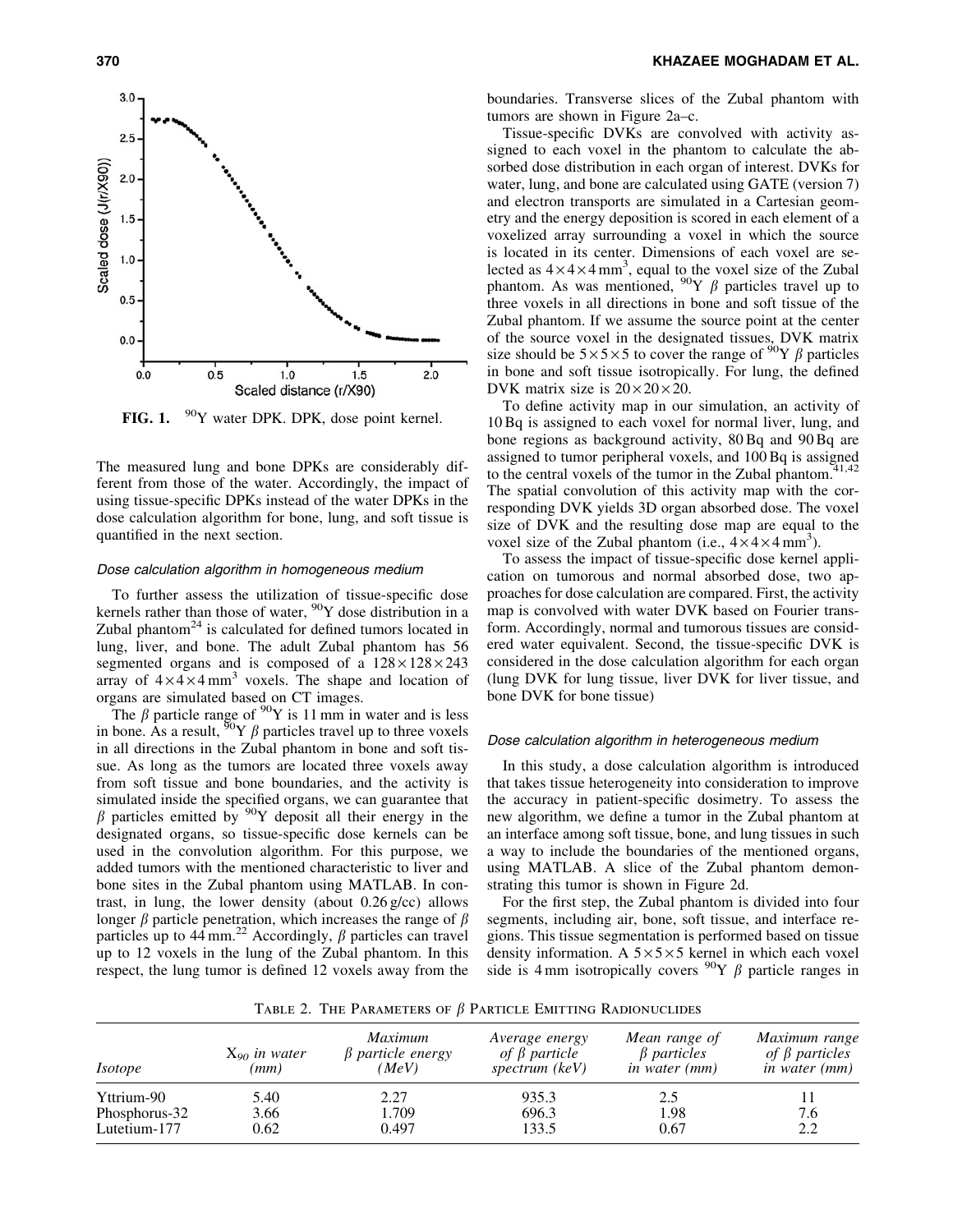| 90Y           |                    |               | 32p                | $^{177}$ Lu   |                    |
|---------------|--------------------|---------------|--------------------|---------------|--------------------|
| Distance (mm) | Uncertainty $(\%)$ | Distance (mm) | Uncertainty $(\%)$ | Distance (mm) | Uncertainty $(\%)$ |
| 0.11          | 0.21               | 0.07          | 0.058              | 0.015         | 0.02               |
| 0.22          | 0.17               | 0.21          | 0.059              | 0.045         | 0.36               |
| 0.33          | 0.22               | 0.35          | 0.14               | 0.075         | 0.98               |
| 0.44          | 0.32               | 0.42          | 0.24               | 0.09          | 1.14               |
| 0.55          | 0.45               | 0.56          | 0.36               | 0.12          | 1.86               |
| 0.66          | 0.61               | 0.7           | 0.61               | 0.16          | 1.71               |
| 0.77          | 0.78               | 1.05          | 0.93               | 0.21          | 1.59               |
| 0.88          | 0.99               | 1.19          | 1.03               | 0.27          | 1.99               |
| 0.99          | 1.2                | 1.33          | 1.14               | 0.33          | 2.1                |
| 1.1           | 1.43               | 1.4           | 1.23               | 0.36          | 2.6                |
| 1.21          | 1.69               | 1.54          | 1.3                | 0.4           | 3.11               |
| 1.32          | 1.97               | 1.61          | 1.4                | 0.45          | 3.37               |
| 1.43          | 2.2                | 1.75          | 1.5                | 0.51          | 3.53               |
| 1.54          | 2.48               | 1.89          | 1.62               | 0.55          | 3.88               |
| 1.65          | 2.8                | 1.96          | 1.75               | 0.6           | 4.19               |
| 1.76          | 3.06               | 2.1           | 1.89               | 0.66          | 5.3                |
| 1.87          | 3.33               | 2.24          | 2.1                | 0.72          | 8.4                |
| 1.98          | 3.69               | 2.38          | 2.24               | 0.76          | 20.14              |
| 2.09          | 3.95               | 2.45          | 2.37               |               |                    |
| 2.2           | 4.3                |               |                    |               |                    |
| 2.31          | 4.73               |               |                    |               |                    |
| 2.42          | 4.99               |               |                    |               |                    |
| 2.53          | 5.3                |               |                    |               |                    |

TABLE 3. DOSE POINT KERNELS SIMULATION UNCERTAINTY FOR <sup>90</sup>Y, <sup>32</sup>P, AND <sup>177</sup>LU IN WATER

bone and soft tissues, when the source is located at the center of the kernel. In contrast, because of the longer range of <sup>90</sup>Y  $\beta$  particles in lung, a 20×20×20 kernel is used. If all the surrounding voxels are identical, the index of the central voxel is saved in a new matrix with the name of the corresponding organ. As such, bone, lung, and soft tissue organs are segmented and the corresponding matrices with the same size as dose matrix are generated. These matrices have nonzero matrix elements in organ regions, whereas the organ voxels are at least 3 voxels away from the bone and soft tissues boundaries and at least 10 voxels away from the lung boundaries. In these three matrices, all the voxels located between the source and target voxel are identical. The absorbed dose in these organs can be calculated by convolving tissue-specific DVKs with the designated activity map based on the Fourier transform.

In contrast, if the voxels surrounding the source voxel are not identical, the central voxel is saved in a new matrix called interface. The size of this matrix is the same as the dose matrix and the values of the matrix elements are not 0 at



FIG. 2. Representative slices through the anthropomorphic Zubal phantom showing a tumor defined with MATLAB in: (a) liver, (b) lung, (c) bone, and (d) lung, bone, and soft tissue boundaries.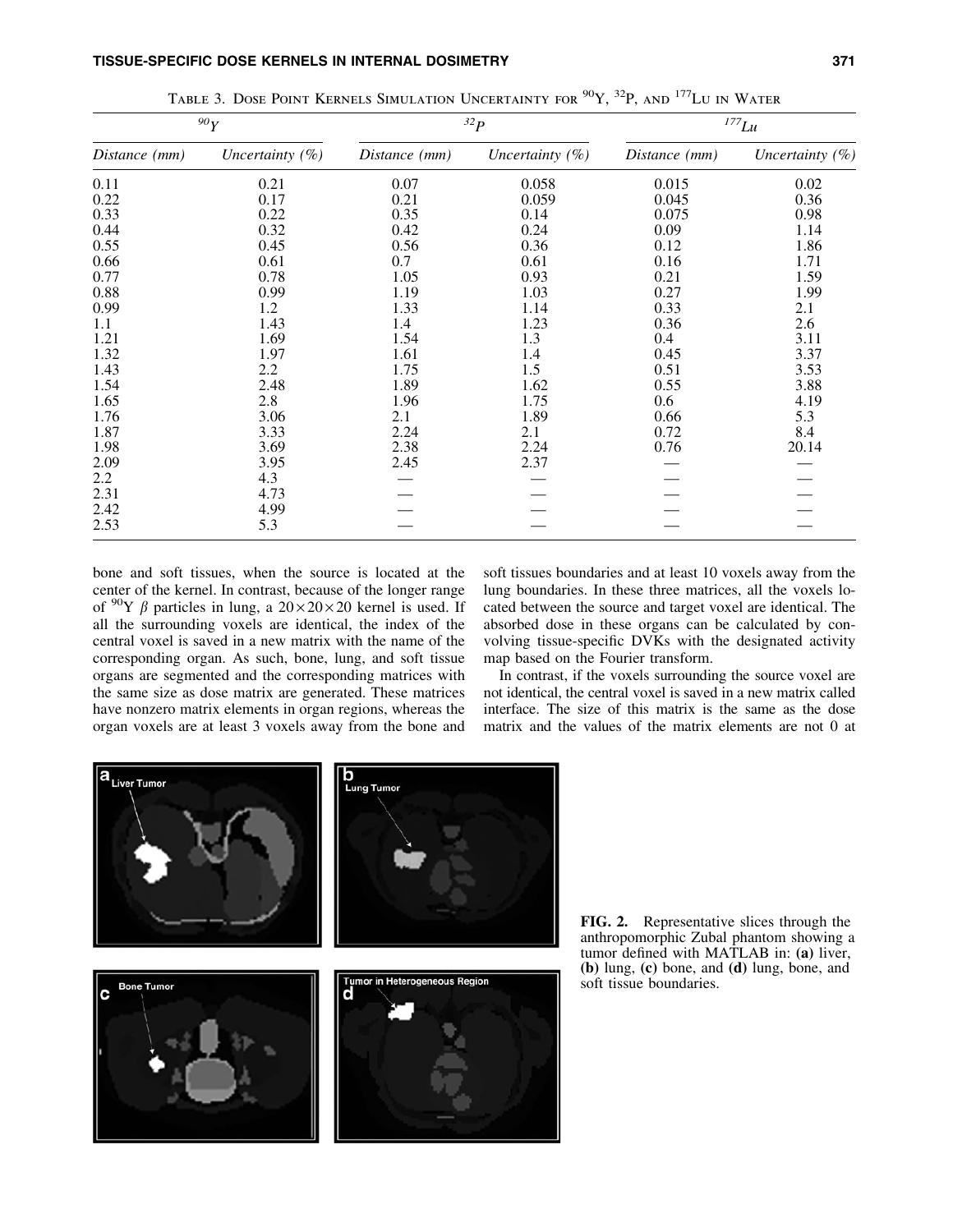lung–soft tissue, bone–soft tissue, and lung–bone boundaries. In Figure 3a, a schematic example of interface regions in lung–soft tissue and bone–soft tissue boundaries is illustrated. If the source voxel is located in the bone–soft tissue boundary,  $\beta$  particles could travel at most three voxels away from the source voxel isotropically. As such to perform the segmentation, the bone–soft tissue interface region is defined in such a way to encompass three voxels in each side of the bone–soft tissue boundary. In contrast, as the range of  $\beta$  particles of <sup>90</sup>Y in the lung of Zubal phantom is 11 voxels, 11 voxels should be considered to determine the lung–soft tissue interface. A transverse slice of the interface matrix in the Zubal phantom is demonstrated in Figure 3b.

In the next step, to calculate the absorbed dose in the interface region, it is not feasible to convolve activity map with soft tissue, lung, and bone DVKs at the same time.<sup>30</sup> Therefore, we proposed a new superimposition algorithm

#### a Lung/soft tissue interface



b



FIG. 3. Lung, bone, soft tissue, and interface segmented regions in (a) a schematic example and (b) a transverse slice of the Zubal phantom. Color images available online at www.liebertpub.com/cbr

for dose calculation in this region. At first, we specify the voxels located in the interface region that irradiate the surrounding voxels. Thereafter, the impact of these voxels on the surrounding target voxels is calculated. In this regard, DVKs are  $5 \times 5 \times 5$  kernels for bone and soft tissue and a  $10 \times 10 \times 10$  kernel for lung. Accordingly, if the location of the source voxel is considered to be in the center of these kernels that is assigned to (0, 0, 0), DVK (0, 0, 0) would be the self-irradiation factor of the source voxel. To assess the impact of the source voxel on the surrounding voxels, the location of the target voxels relative to source voxel is specified with *i*, *j*, and *k* indexes. Although the kernel shifts, the center of the kernel is located on top of the source voxel and the target voxels are the surrounding elements that are indexed from  $-2$  to 2 for bone and soft tissue and from -10 to 10 for lung. As such, two sets are assigned to  $(i, j, k)$  for bone and soft tissue (set A) and lung (set B).

$$
A = \{i, j, k\epsilon(-2, -1, 0, 1, 2)\}
$$
  
B = \{i, j, k\epsilon(-10, -9...0...9, 10)\}.

To take tissue heterogeneity into consideration, anatomical information is used to specify the material in each voxel. In the interface region, there can be voxels of various materials between target and source voxels. To calculate dose distribution within this selected volume of interest, the intensity and the material of each voxel are determined. The voxel intensity indicates the amount of the activity in each voxel.

To assess the impact of the source voxel on the surrounding voxels, hypothetical lines between the centers of the source and target voxels are virtually drawn to determine the material of the voxels located between target and source voxels as well as the distance between them.

Tissue-specific dose kernels give the absorbed dose of the source voxel as a function of the distance from the source, as long as the emitted particles travel in the same corresponding tissue. For each voxel, a modification factor is calculated based on the obtained tissue-specific dose kernel values among two successive voxels according to Equation (3). This modification factor accounts for the material and location of the target voxels relative to the source voxel position and provides the amount of dose reduction when particles pass through this voxel. This factor is calculated based on the following equation.

$$
F(i,j,k) = \frac{\text{DVK}_{\text{target}}(i, j, k)}{\text{DVK}_{\text{target}}(I, J, K)},
$$
 Eq. (3)

where  $(i, j, k)$  corresponds to the location of the target voxel and (*I*, *J*, *K*) defines the location of the voxel located on the aforementioned hypothetical line, just behind the target voxel, called from now on ''previous voxel'' as shown in Figure 4. The absorbed dose in the source voxel equals the product of the activity (intensity of the source voxel) by the tissue-specific DVK (0, 0, 0). The absorbed dose in each neighbor voxel is calculated based on the multiplication of the absorbed dose in the source voxel with the corresponding modification factor. This procedure is continued for the remaining target voxels located along the range of the emitted  $\beta$  particles. As such, regardless of the amount of the absorbed dose in the previous voxel, the modification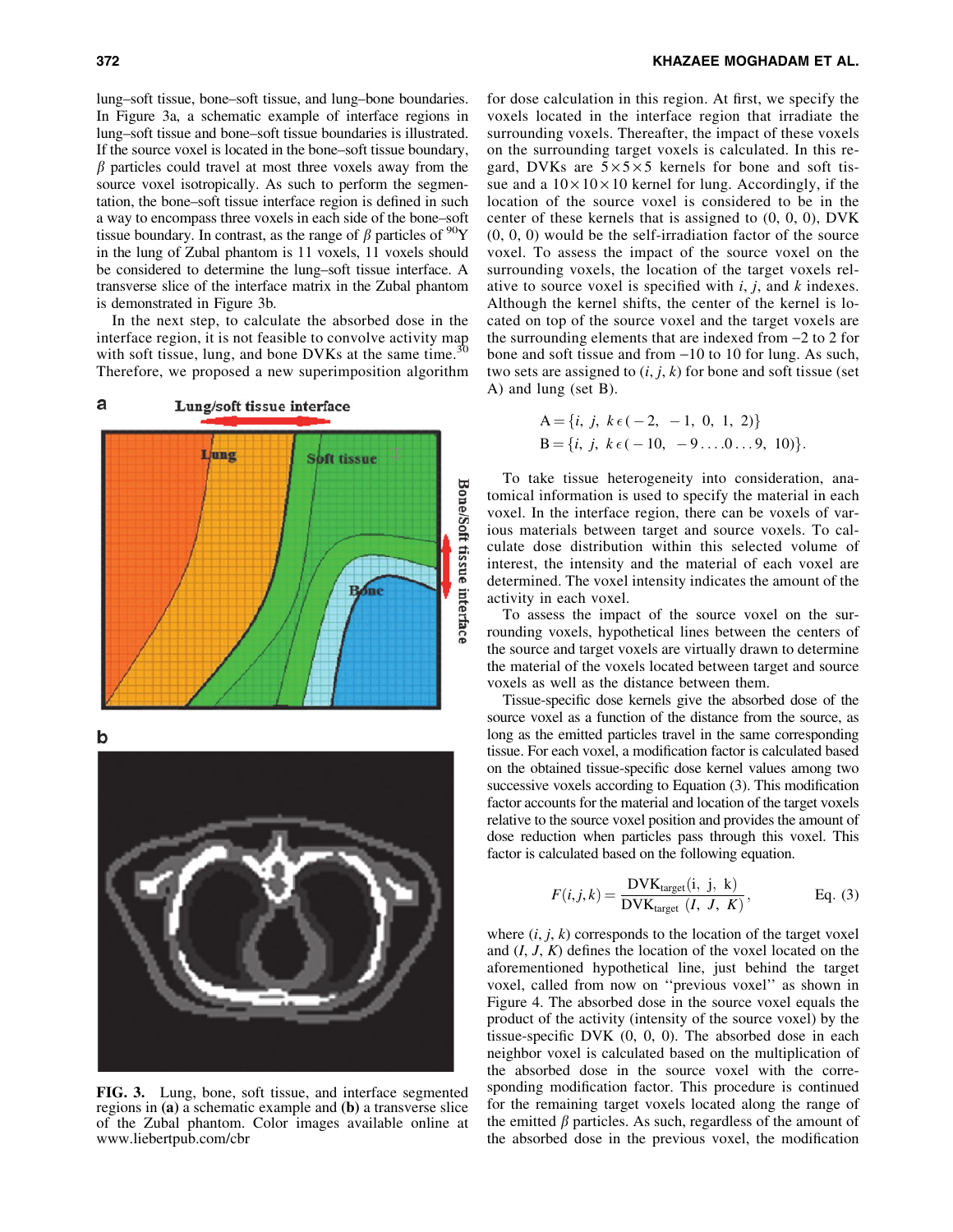

FIG. 4. A schematic example of three various voxels in the interface region. In this example, voxel 1 contains activity and irradiating the surrounding voxels (2 and 3). Color images available online at www.liebertpub.com/cbr

factor determines the average of dose reduction in the target voxel. As a result, the absorbed dose for the target voxels in the interface region is calculated based on Equation (4).

$$
Dtarget voxel(i, j, k) = D(I, J, K) \times F(i, j, k), \qquad Eq. (4)
$$

where  $D_{\text{target voxel}}(i, j, k)$  is the absorbed dose in  $(i, j, k)$ , from the source located in  $(0, 0, 0)$ . This calculation is repeated for each source voxel irradiating target voxels in the interface region, and all the target voxels surrounding the corresponding source voxel. The total absorbed dose in each voxel in the interface region is finally obtained from summation of all partial doses from all source voxels.

The following is an example of the application of this algorithm.

Figure 4 shows a schematic example of three different voxels in the interface region. In this example, voxel 1 is the source voxel and irradiating the surrounding voxels, including voxels 2 and 3. The absorbed dose in voxel 1 is achieved from multiplication of the amount of activity in this voxel by  $DVK_1$   $(0, 0, 0)$  as shown in Equation  $(5)$  (the modification factor is 1). The index of DVK corresponds to voxel composition (i.e.,  $DVK_1$  corresponds to the voxel based on the tissue of voxel 1 in Fig. 4)

Absorbed dose 0, 0, 0 ð Þ¼ Activity 0, 0, 0 ð Þ · DVK1 ð Þ 0, 0, 0 ; Eq: (5)

where Activity  $(0, 0, 0)$  is the amount of activity in the source voxel and  $DVK_1$   $(0, 0, 0)$  is the source DVK in  $(0, 0, 0)$ . To calculate the absorbed dose in the surrounding voxels (indicated by 2 and 3 in Fig. 4), the following equations are used:

Absorbed dose (1, 1, 0) = Absorbed dose (0, 0, 0)  

$$
\times \frac{DVK_2(1, 1, 0)}{DVK_2(0, 0, 0)}.
$$
Eq. (6)

We can substitute Absorbed dose (0, 0, 0) with the previous equation.

Absorbed dose (1, 1, 0) = Activity (0, 0, 0)  
\n×DVK<sub>1</sub> (0, 0, 0)  
\n×
$$
\frac{DVK_2(1, 1, 0)}{DVK_2(0, 0, 0)}
$$
, Eq. (7)

where Absorbed dose (1, 1, 0) is the absorbed dose in voxel 2 and  $DVK<sub>2</sub>$  is the DVK based on the tissue of voxel 2. For calculating the absorbed dose in voxel 3, the same procedure is repeated as follows:

Absorbed dose (2, 2, 0) = Absorbed dose (1, 1, 1)  

$$
\times \frac{DVK_3(2, 2, 0)}{DVK_3(1, 1, 0)}
$$
Eq. (8)

Absorbed dose  $(2, 2, 0) =$ Absorbed dose  $(0, 0, 0)$ 

$$
\times \frac{DVK_2(1, 1, 0)}{DVK_2(0, 0, 0)}
$$
  
 
$$
\times \frac{DVK_3(2, 2, 0)}{DVK_3(1, 1, 0)},
$$
 Eq. (9)

where  $DVK_3$  is the DVK based on the tissue of voxel 3. The number of these factors is related to the number of various materials located between the source and target voxels. Finally, we sum the absorbed dose in bone, lung, soft tissue, and interface matrices to calculate the total dose distribution at the voxel level.

# Validating the proposed algorithm with  $^{90}Y$

Our proposed algorithm is validated against direct MC simulation using GATE (version 7). We simulated the Zubal phantom as an anthropomorphic attenuation map with an inhomogeneous voxelized tumor in the boundary of bone, lung, and soft tissue to calculate the absorbed dose in voxelized geometries. To import the Zubal phantom to GATE, different intervals are defined to consider bone, lung, and soft tissue in the voxelized phantom. In our simulation, voxel boundaries with the same material on both sides are ignored. As such, tracking is limited at the boundaries between the voxels with nonidentical materials, which reduces the computation time. Fewer materials thus reduce the simulation time.

Activity levels (in Bq) are assigned to each source voxels using a range translation, which determines the number of particles emitted from each voxel. Each source voxel is considered to have uniform activity. The applied activity levels in our simulation include an activity of 10 Bq to lung voxels as the background activity, 80 and 90 Bq to tumor peripheral voxels, and 100 Bq to central voxels of the tumor.<sup>41,42</sup> Finally, two sets of matrices are generated in this simulation. One of the matrices describes tissue density distribution in the Zubal phantom and the second describes the activity distribution.

The absorbed dose is scored in a 3D matrix with a 4 mm mesh sampling in each dimension. As such, the mean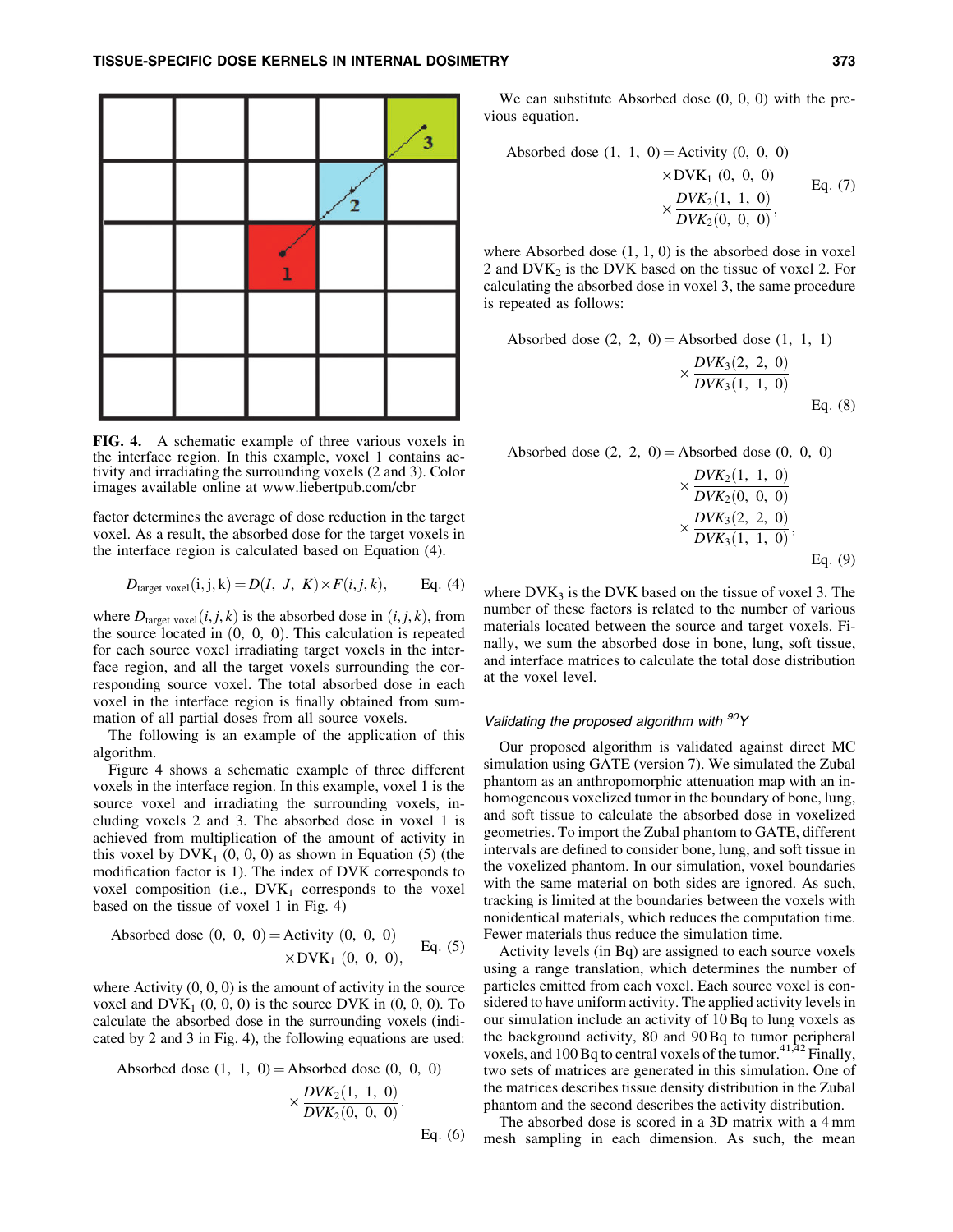absorbed doses in the regions of interest are calculated. Validation of the proposed algorithm is performed for  $^{90}Y$ by comparing tumor mean absorbed dose calculated based on the proposed algorithm and the values derived from direct MC simulation for a voxelized geometry.

#### **Results**

### Validation of  $\beta$  particles DPKs

As mentioned before, our simulated DPK profiles in water are compared with Papadimitroulas et al.<sup>8</sup> published results for  $90Y$  and  $177$ Lu.

As shown in Figure 5, the simulated  $\beta$  particle DPKs are in good agreement with the published DPKs in the aforementioned article.<sup>8</sup> The discrepancy between two profiles increases at further distances from the source point. The average discrepancy between two profiles is about 5%, and 6.3% for  $90Y$  and  $177$ Lu. As different studies use different simulation parameters, discrepancies lower than 10% among various studies are considered acceptable.<sup>8</sup>



FIG. 5. Simulated water DPKs are compared to results for (a)  $90Y$  and (b)  $177$ Lu. Color images available online at www .liebertpub.com/cbr

#### Comparing water DPKs to tissue-specific DPKs

The generated tissue-specific DPKs using MC simulation are compared with those of water point to point. The discrepancies are calculated at distances lower than the mean range of  $\beta$  particles (2.5 mm for  $^{90}Y$ , 0.7 mm for  $^{177}Lu$ , and 1.98 mm for  $32P$ ). At further distances, the number of particles is only a small fraction of the initial emitted particles. As such, to keep the statistical uncertainties less than 5% at further distances, the number of initial emitted particles should increase far beyond  $2 \times 10^9$  particles, which results in longer computation time. The number of assessed voxels for each radionuclide in water is indicated in Table 1.

The results comparing tissue-specific DPKs with those of water DPKs for  ${}^{90}Y$ ,  ${}^{177}Lu$ , and  ${}^{32}P$  are summarized in Figure 6. The results show that the relative mean differences between water and soft tissue DPKs are between  $0.6\% \pm 0.1\%$ and 2.0%  $\pm$  0.1% for <sup>90</sup>Y. The highest discrepancy for <sup>90</sup>Y is  $12.2\% \pm 0.6\%$  in bone. The range of DPK differences for  $^{32}P$ is between  $1.7\% \pm 0.1\%$  in breast and  $18.8\% \pm 1.3\%$  in bone. For  $177$ Lu, the highest discrepancy is in bone (16.9%  $\pm$  1.3%), and among other soft tissues, the smallest discrepancy is observed in kidney  $(1.7\% \pm 0.1\%)$ .

The simulation uncertainty for  ${}^{90}Y$ ,  ${}^{32}P$ , and  ${}^{177}Lu$  DPKs in water is less than 5% in the mean range of radionuclides. The number of  $32P$  simulated particles is 10 times more than that for  $90Y$ . Therefore,  $32\overrightarrow{P}$  simulation statistical uncertainty within its mean range is lower than  $90Y$  simulation statistical uncertainty.

Although the number of  $177$ Lu simulated particles is equal to  $32P$  simulated particles,  $177$ Lu statistical uncertainty is more than <sup>32</sup>P statistical uncertainty. <sup>177</sup>Lu emits low-energy  $\beta$  particles, as such most of its energy is deposited close to the emission site. Consequently, for  $177$ Lu, the calculated statistical uncertainty close to the source is small but increases at greater distances rapidly.

#### Dose calculation in homogeneous medium

To further assess the impact of tissue-specific DVKs in dose calculation algorithms, the absorbed dose for  $90Y$  is calculated based on two approaches. First, tissue-specific DVKs are considered in the dose calculation algorithm in the Zubal phantom for the tumors located in bone, lung, and liver. In Figure 7, the isodose contours are superimposed on CT images. Second the absorbed dose is calculated based on the water DVKs, considering the Zubal phantom water equivalent. The tumor mean absorbed doses for these two approaches are compared and the highest observed relative difference is about 12.23% in bone tumor. The lung tumor with 5.6% relative difference is the second. The relative difference in liver tumor is about 0.73%.

Dose volume histograms (DVHs) for the aforementioned organs are generated as shown in Figure 8. These profiles are calculated for the tumor regions based on water and tissue-specific DVKs. The results of comparing two sets of DVHs indicate that the bone and lung DVHs are different from those of water.

#### Dose calculation in heterogeneous medium

To evaluate the impact of tissue heterogeneity on dose distribution, the absorbed dose in a tumor located at bone,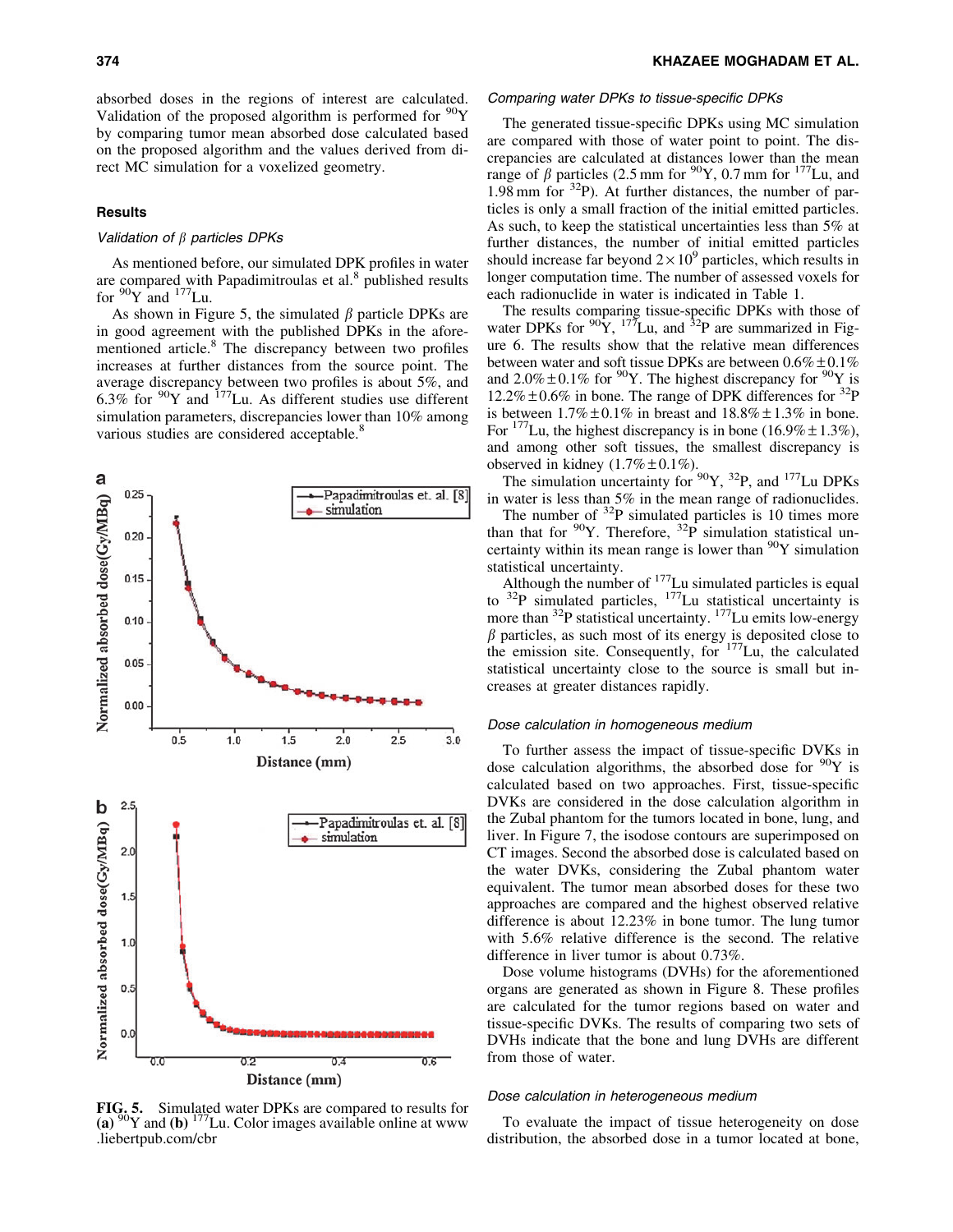

**FIG. 6.** The water  $\beta$  particle DPKs are compared with tissue-specific DPKs for (a)  $^{90}Y$  (b)  $^{177}Lu$ , and (c)  $^{32}P$ .

lung, and soft tissue boundaries is calculated based on the proposed algorithm and while the Zubal phantom is considered water equivalent. Thereafter, two sets of the achieved results are compared with the absorbed dose calculated using direct MC dosimetry as the reference standard. It was observed that the calculated dose distributions based on the proposed method are in better agreement to those of full MC dosimetry, compared with the conventional methods. In Figure 10a and b, isodose curves calculated based on two aforementioned approaches are superimposed on the corresponding CT images. In Figure 9, DVHs for the tumor located in lung, liver, and bone boundaries based on the aforementioned algorithms and direct MC simulation are shown. The tumor DVH calculated using the proposed algorithm is compared with those of direct MC simulation. The relative difference that is calculated based on the DVH integrals is 12.3%.

a

As shown in Figure 10a and b, when water-based DVK is used rather than tissue-specific DVKs, the absorbed dose in normal lung tissue increases. The relative difference between the mean absorbed doses to the tumorous tissue calculated based on our proposed algorithm and those of conventional method is about 6.62%.

# Discussion

C

To estimate activity distributions in a patient with nonuniform spatial distribution of radiotracers, SPECT/CT or PET/CT imaging techniques are used. The determined activity maps thus can be convolved with the appropriate dose kernel to calculate the absorbed dose using both tissue-specific kernels and anatomic data. In this study, tissue-specific DPKs are calculated and compared with water DPKs. Simulation results illustrate the highest mean difference between water and



FIG. 7. Dose distribution in Zubal phantom. Colorcoded isodose contours are superimposed on CT images as follows: *red* = 75%, *blue* = 50%, *green* = 25%, and *yellow* =  $10\%$  of the maximum absorbed dose to the tumors located in (a) lung, (b) bone, and (c) liver. CT, computed tomography. Color images available online at www.liebertpub.com/cbr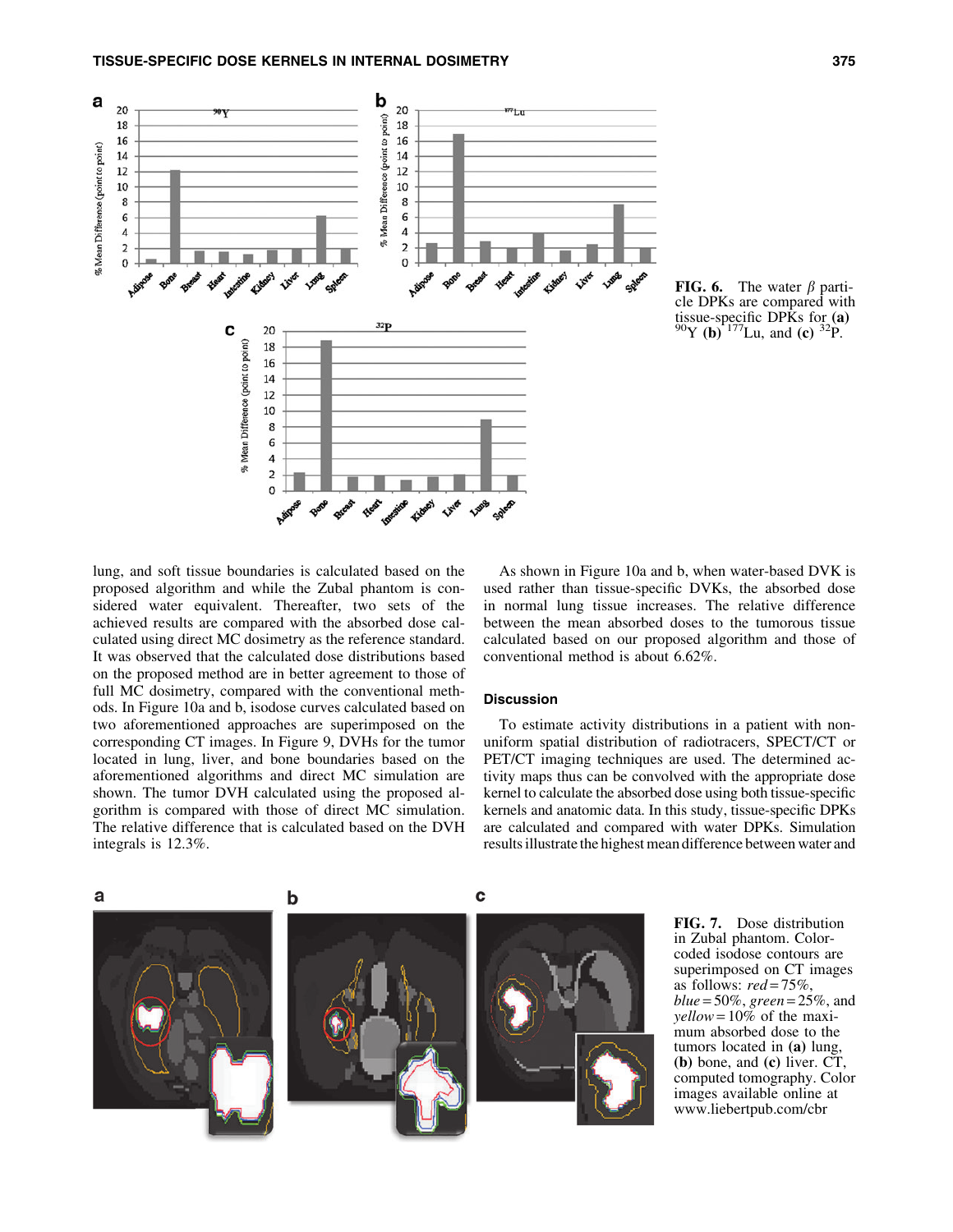

FIG. 8. DVHs calculated based on water and tissuespecific DVKs in (a) bone,  $(b)$  lung, and  $(c)$  liver tumors. DVHs, dose volume histograms; DVKs, dose voxel kernels. Color images available online at www .liebertpub.com/cbr

tissue-specific DPKs in bone for  $^{90}Y$  (12.2%  $\pm$  0.6%),  $^{32}P$  $(18.8\% \pm 1.3\%)$ , and  $177$ Lu  $(16.9\% \pm 1.3\%)$ . In lung, the mean differences are  $6.3\% \pm 0.2\%$  for  ${}^{90}Y$ ,  $8.9\% \pm 0.4\%$  for  ${}^{32}P$ , and 7.7%  $\pm$  0.3% for  $177$ Lu. DPKs of other soft tissues compared with the DPKs of water have lower discrepancies.

The observed differences among various DPKs calculated using different MC codes are a result of various simulation parameters and algorithms in each code. The application of various simulation parameters results in the observed differences between the calculated DPKs in this study and the published data by Papadimitroulas et al. In this study, tissuespecific and water DPKs are simulated using identical simulation parameters and MC code. As such, the observed difference between DPKs of water and other soft tissues in this study corresponds to the statistical uncertainty.

The number of simulated particles for  $177$ Lu is selected equal to those for  $3^{2}P$  to assess the impact of the energy of  $\beta$ 



FIG. 9. DVH for the defined tumor in lung, bone, and soft tissue boundaries. Color images available online at www .liebertpub.com/cbr

particles on statistical uncertainty. As illustrated in Table 3, although the number of simulated particles for  $^{177}$ Lu and  $^{32}P$ is identical, the statistical uncertainty for <sup>177</sup>Lu is worse than that for  $32P$  at the vicinity of the source and increases faster at farther distance. Radionuclides emitting higher energy particles generate more secondary electrons, so the associated simulation uncertainties are lower.  $177$  Lu emits low energy  $\beta$  particles, and as such, the number of emitted particles at farther distances decreases rapidly and as a consequence the associated simulation uncertainty increases faster than that for  $90Y$  and  $32P$ .

In contrast, the average energy of  $^{90}Y$  and  $^{32}P$  emitted  $\beta$ particles is approximately in the same order. As such, to assess the impact of increasing the number of emitted particles on statistical uncertainty, the number of 32P simulated particles are 10 times more than  $90Y$ . As shown in Table 3, 32P-associated statistical uncertainty within its mean range is less than 90Y-associated statistical uncertainty at identical distances from the point source.

In internal dosimetry, about 2% discrepancy is neglected because dose estimation is generally associated with further statistical uncertainty,  $8$  and as such, the utilization of water rather than soft tissue DPKs is appropriate. A comparison of tissue-specific DPKs with water DPKs for  $90Y$ ,  $32P$ , and  $177$ Lu is shown in Figure 6.

The higher discrepancies of bone and lung DPKs indicate the importance of considering these organs in personalized dose calculation algorithms. As such, an accurate description of patient anatomy and activity concentration in each voxel should be specified.

Accordingly, we considered tissue-specific DVKs in the dose calculation algorithm in the Zubal phantom for the tumors located in bone, lung, and liver. The achieved results are compared with the calculated absorbed doses, considering the Zubal phantom water equivalent. The highest observed relative difference is about 12.23% for the mean absorbed dose for the tumor located in bone. The relative difference for the tumor in lung tissue of 5.6% is the second and the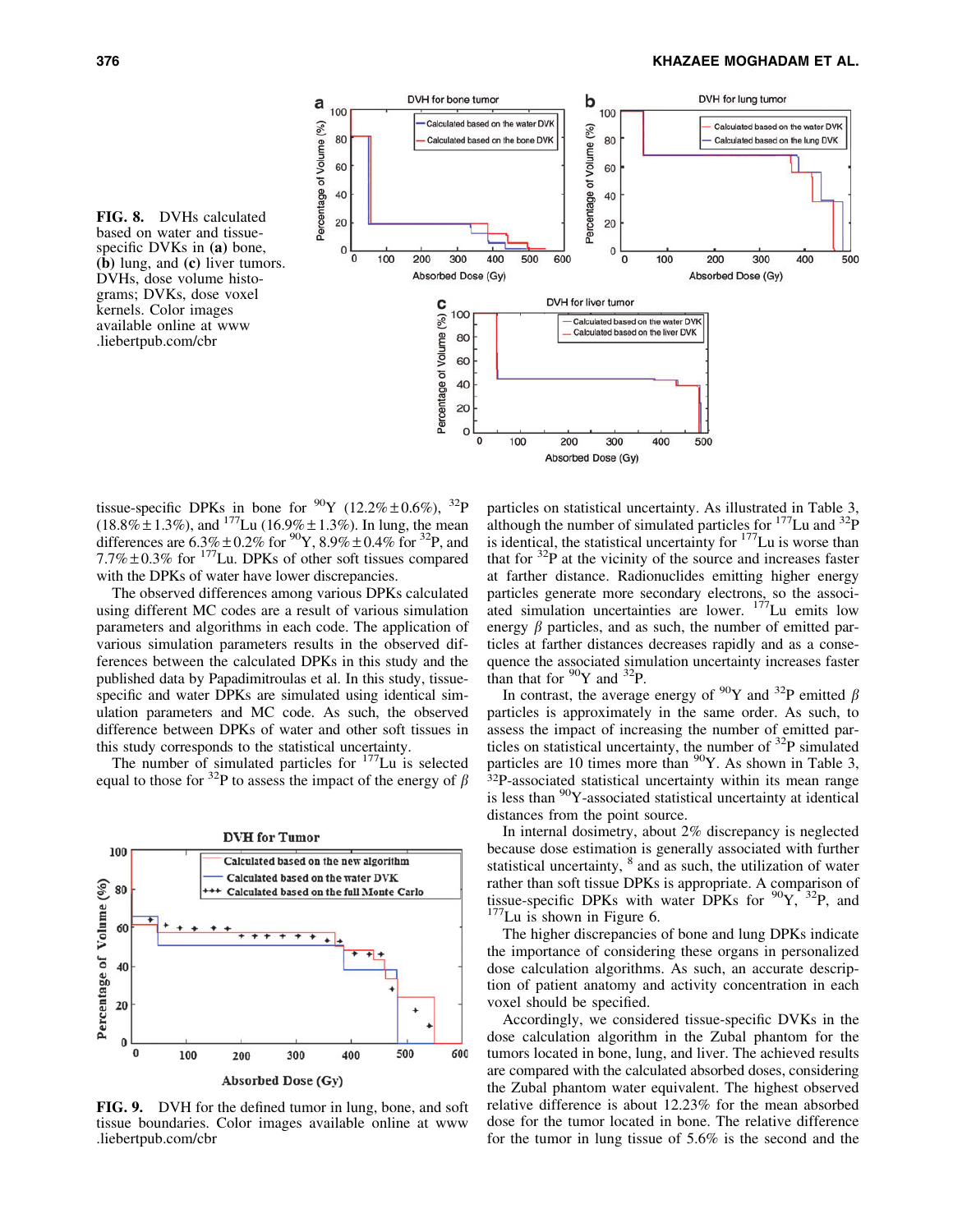

FIG. 10. Isodose curves superimposed on CT images. Dose distribution is computed using (a) CT information and (b) Zubal phantom is considered water equivalent. The corresponding *line* profiles are shown (c). Color-coded isodose contours are as follows: *red* = 75%, *blue* = 50%, *green* = 25%, and *yellow*= 10% of maximum absorbed dose to the tumor. Color images available online at www.liebertpub.com/cbr

observed relative difference in mean absorbed dose for liver tumor is about 0.73%. It is observed that the absorbed dose in bone and lung tumors is different from those of water. The observed higher discrepancies are acceptable as the electron densities of bone and lung are significantly different from those of water. $43$  In contrast, the electron density of the soft tissue is approximately similar to that of water, as such differences between the absorbed doses in soft tissues with those in water are negligible.

In this study, the impact of using bone and lung DVKs instead of water DVKs in the Zubal phantom for  $90Y$  is assessed and a new approach for dose calculation is introduced. This method takes tissue heterogeneities and activity inhomogeneity into account and results in a more individualized patient-specific dosimetry. The achieved results based on the proposed algorithm are validated using full MC dosimetry. For the tumor in the heterogeneous region of the Zubal phantom, the relative differences of the mean absorbed dose calculated using full MC dosimetry and the measured dose based on the proposed algorithm and waterequivalent phantom are 5.17% and 12.16%, respectively. Two tailed *t*-test analysis of the achieved results using the proposed algorithm and direct MC revealed significant statistical difference between estimated absorbed doses to the tumor region ( $p < 0.001$ ).

In conclusion, the proposed algorithm improves estimation of the average absorbed dose of  $90Y$  in a tumor located in lung, bone, and soft tissue interface by 6.98% compared with the conventional methods by taking tissue heterogeneities into consideration, thus enabling patientspecific dosimetry. In general, the average absorbed dose in tumor and nontumor regions shows a very good agreement between the proposed method and the full MC. A point to point comparison of the profiles is illustrated in Figure 10.

To reduce the calculation time, the superimposition algorithm is just used in the interface region for the voxels containing activity. The duration of the computation process using our algorithm is decreased by several orders of magnitude compared with that of full MC simulations.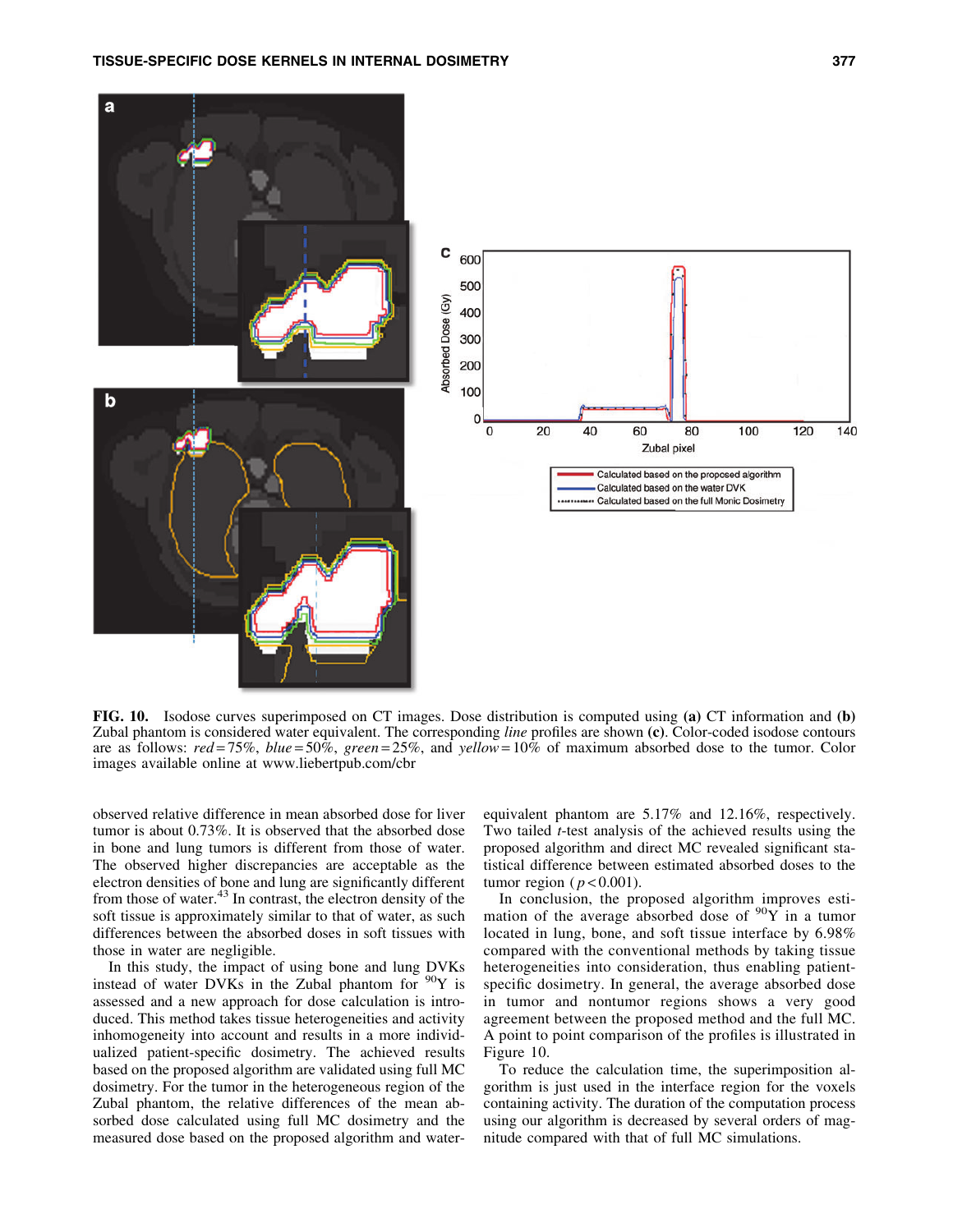In Figure 10, isodose curves are superimposed on the CT images of the Zubal phantom, using CT information to account for tissue heterogeneity (Fig. 10a) and considering the Zubal phantom water equivalent (Fig. 10b). The corresponding line profiles are shown in Figure 10c as well. It can be observed that the maximum absorbed dose calculated based on the proposed algorithm is more than that based on conventional methods, because the energy absorption based on the proposed algorithm increases in bone sites, whereas it decreases in lung tissue.

The voxel size of the Zubal phantom is 4 mm and the mean range of  $^{90}Y \beta$  particles in water is about 2.5 mm, thus values of the DVK scored in the voxels surrounding the source voxel significantly have lower contributions on dose distribution than the value of the DVK scored in the central voxel, and the majority of dose is deposited in the source voxel. Consequently, tissue density heterogeneity has a significant influence on the maximum absorbed dose in tumor. The absorbed dose in lung normal tissue, calculated based on water DVKs, is slightly more than the absorbed dose calculated based on tissue-specific DVKs. It indicates that the absorbed dose in lung voxels is overestimated when the Zubal phantom is considered water equivalent.

There are some improvements that can be added to the proposed algorithm. The absorbed dose calculation using our algorithm is based on  $90Y$  time-integrated activity in each voxel, assuming that all the administered activity remains in the desired voxel. One of the important features that should be considered in the algorithm is time dependency of absorbed dose as a result of activity distribution variation over time. To account for this, kinetic information of mentioned radionuclides and PET/CT or SPECT/ CT images is required. Further work is needed to address the dosimetric impact of the presence of metal in the patient's body.

# **Conclusions**

Individualized treatment planning based on the patientspecific dosimetry improves the quality of radionuclide therapy. Accurate dosimetry methods based on anatomic information has a significant effect on the calculated dose in highly heterogeneous regions. Toward that direction, tissuespecific DPKs for three commonly used radionuclides are generated using Gate MC Toolkit. These DPKs are compared with water DPKs and very good agreement is observed, except for lung and bone. As such it is strongly recommended to consider these organs in dose calculation algorithms. This work contributes to quantify the impact of using tissue-specific DVKs on dose distribution for bone, lung, and soft tissue, as well as to improve dose estimation accuracy through a novel dose calculation algorithm, which takes patient-specific 3D anatomic data into consideration in internal dosimetry. This algorithm improves estimation of the average absorbed dose of  $^{90}Y$  in a tumor located in lung, bone, and soft tissue interface by 6.98% compared with the conventional methods by taking tissue heterogeneities into consideration and is a promising technique for patientspecific dosimetry.

# Disclosure Statement

No competing financial interests exist.

# **References**

- 1. Dewaraja YK, Frey EC, Sgouros G, et al. MIRD pamphlet No. 23: Quantitative SPECT for patient-specific 3 dimensional dosimetry in internal radionuclide therapy. J Nucl Med 2012;53:1310.
- 2. Stabin M. Nuclear medicine dosimetry. Phys Med Biol 2006;51:R187.
- 3. Attarwala AA, Molina-Duran F, Busing KA, et al. Quantitative and qualitative assessment of Yttrium-90 PET/CT imaging. PLoS One 2014;9:e110401.
- 4. Bolch WE, Bouchet LG, Robertson JS, et al. MIRD pamphlet No. 17: The dosimetry of nonuniform activity distributions—Radionuclide S values at the voxel level. Medical Internal Radiation Dose Committee. J Nucl Med 1999;40:11s.
- 5. Lhommel R, van Elmbt L, Goffette P, et al. Feasibility of 90Y TOF PET-based dosimetry in liver metastasis therapy using SIR-Spheres. Eur J Nucl Med Mol Imaging 2010; 37:1654.
- 6. Ng SC, Lee VH, Law MW, et al. Patient dosimetry for 90Y selective internal radiation treatment based on 90Y PET imaging. J Appl Clin Med Phys 2013;14:212.
- 7. Sarfaraz M, Kennedy AS, Lodge MA, et al. Radiation absorbed dose distribution in a patient treated with yttrium-90 microspheres for hepatocellular carcinoma. Med Phys 2004; 31:2449.
- 8. Papadimitroulas P, Loudos G, Nikiforidis GC, et al. A dose point kernel database using GATE Monte Carlo simulation toolkit for nuclear medicine applications: Comparison with other Monte Carlo codes. Med Phys 2012;39:5238.
- 9. Zavgorodni SF. A model for dose estimation in therapy of liver with intraarterial microspheres. Phys Med Biol 1996; 41:2463.
- 10. Loevinger R, Japha E, Brownell G. Discrete Radioisotope Sources. Radiation Dosimctry, 1st ed. New York: Academic Press, 1956.
- 11. Spencer LV. Theory of electron penetration. Phys Rev 1955;98:597.
- 12. Berger MJ. Monte Carlo calculation of the penetration of diffusion of fast charged particles. Meth Comput Phys 1963;1:135.
- 13. Berger MJ. Improved Point Kernels for Electron and Beta-Ray Dosimetry (National Bureau of Standards). Washington, DC: National Bureau of Standards, NBSIR, 1973;73.
- 14. Prestwich WV, Nunes J, Kwok CS. Beta dose point kernels for radionuclides of potential use in radioimmunotherapy. J Nucl Med 1989;30:1036.
- 15. Strigari L, Menghi E, D'Andrea M, et al. Monte Carlo dose voxel kernel calculations of beta-emitting and Augeremitting radionuclides for internal dosimetry: A comparison between EGSnrcMP and EGS4. Med Phys 2006;33: 3383.
- 16. Botta F, Mairani A, Battistoni G, et al. Calculation of electron and isotopes dose point kernels with FLUKA Monte Carlo code for dosimetry in nuclear medicine therapy. Med Phys 2011;38:3944.
- 17. Uusijarvi H, Chouin N, Bernhardt P, et al. Comparison of electron dose-point kernels in water generated by the Monte Carlo codes, PENELOPE, GEANT4, MCNPX, and ETRAN. Cancer Biother Radiopharm 2009;24:461.
- 18. Jan S, Benoit D, Becheva E, et al. GATE V6: A major enhancement of the GATE simulation platform enabling modelling of CT and radiotherapy. Phys Med Biol 2011; 56:881.